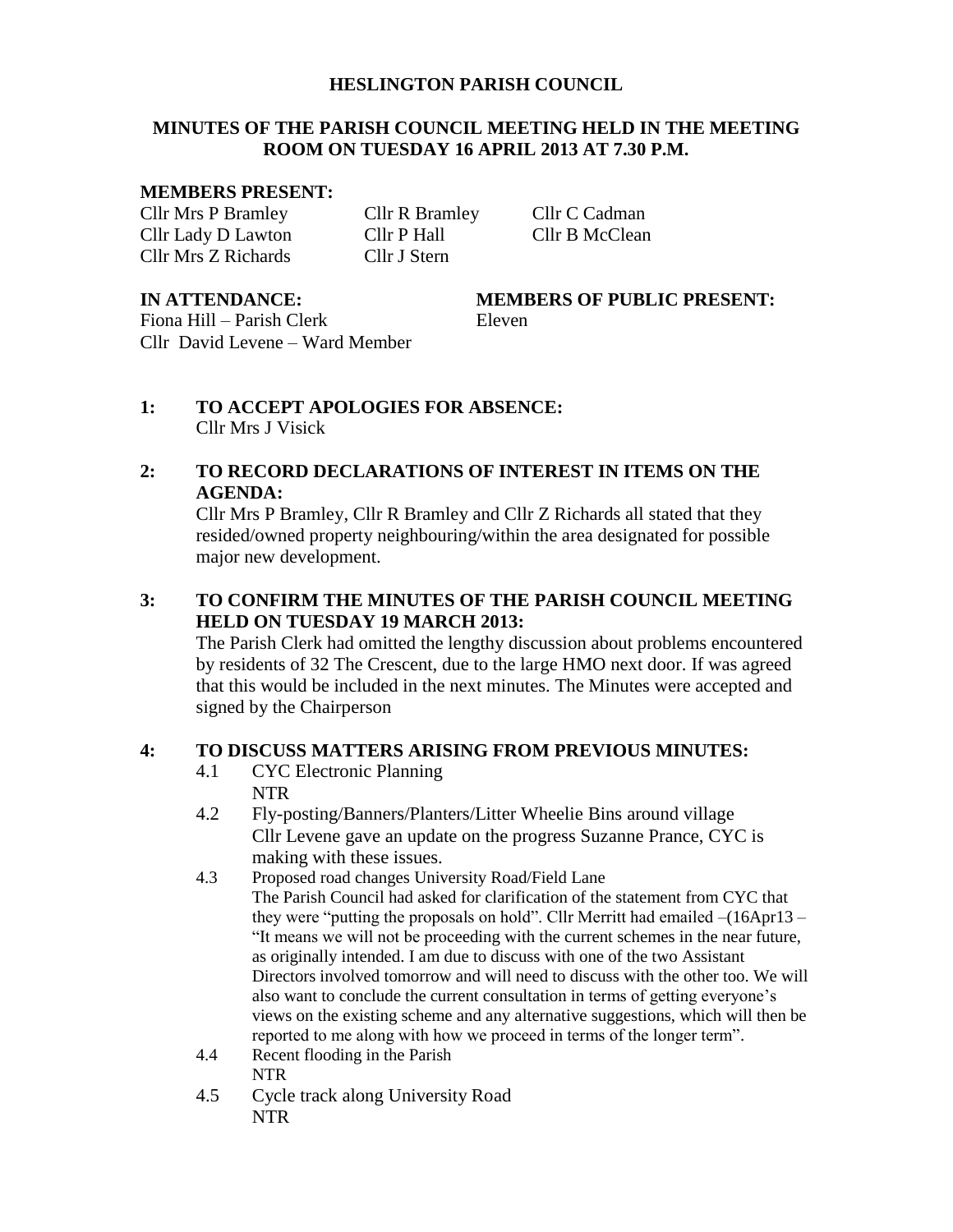- 4.6 Village Signs NTR
- 4.7 Outbuilding/Storage Arrangements were made for erecting the shed and emptying the outbuildings.

# **5. TO DISCUSS, IF NECESSARY, LONG-STANDING MATTERS:**

5.1 Highway Matters

Sue Gill, Traffic Technician, CYC emailed (12Apr13) regarding the chicane from Fulford – "Network Management have checked the existing signage at this location and it meets regulations within the Traffic Signs Manual. As such we have no plans for additional signage at this location. As you have raised the question of accident/road safety and requested reevaluation I have copied in the Road safety Officer as they may be able to investigate further".

- 5.2 University of York The Parish Clerk was awaiting further details on Roses Week.
- 5.3 Elvington Judgement should have been handed down on 02 April 2013, but this had been delayed until last week in April 2013.
- 5.4 Heslington Village Website The Parish Council discussed ways of improving the website and decided further discussion was necessary. We agreed that we would get written authority before putting contact details of organizations on the website.
- 5.5 Parish Newsletter NTR

# **6: TO RECEIVE ANY MATTERS RAISED BY MEMBERS OF PUBLIC:**

- Problems with the online planning portal were been experienced
- At the public meeting regarding the changes one of the power point slides indicated that the Parish Council supported option 2 and this was not the case. Cllr Levene would look into this.

# **7: TO REPORT AND MAKE RELEVANT RECOMMENDATIONS ON NEW PLANNING APPLICATIONS:**

7.1 13/00521/NONMAT Block C, Chemistry Department The Parish Clerk had contacted CYC about this application as no details had been received and was advised that this type of application does not allow for the undertaking of a formal consultation exercise.

7.2 13/00543/REMM University Campus, Field Lane/Low Lane It was unanimously agreed that the Parish Clerk should respond as follows: "The Parish Council object to this application, as they believe the cap should remain in force as approved"

7.3 13/00571/FULM Biology Dept., Wentworth Way It was unanimously agreed that the Parish Clerk should respond as follows: "The Parish Council does not have any objections to this application".

7.4 13/00789/TCA Vyne Cottage, 30 Main Street It was unanimously agreed that the Parish Clerk should respond as follows: "The Parish Council does not have any objections to this application".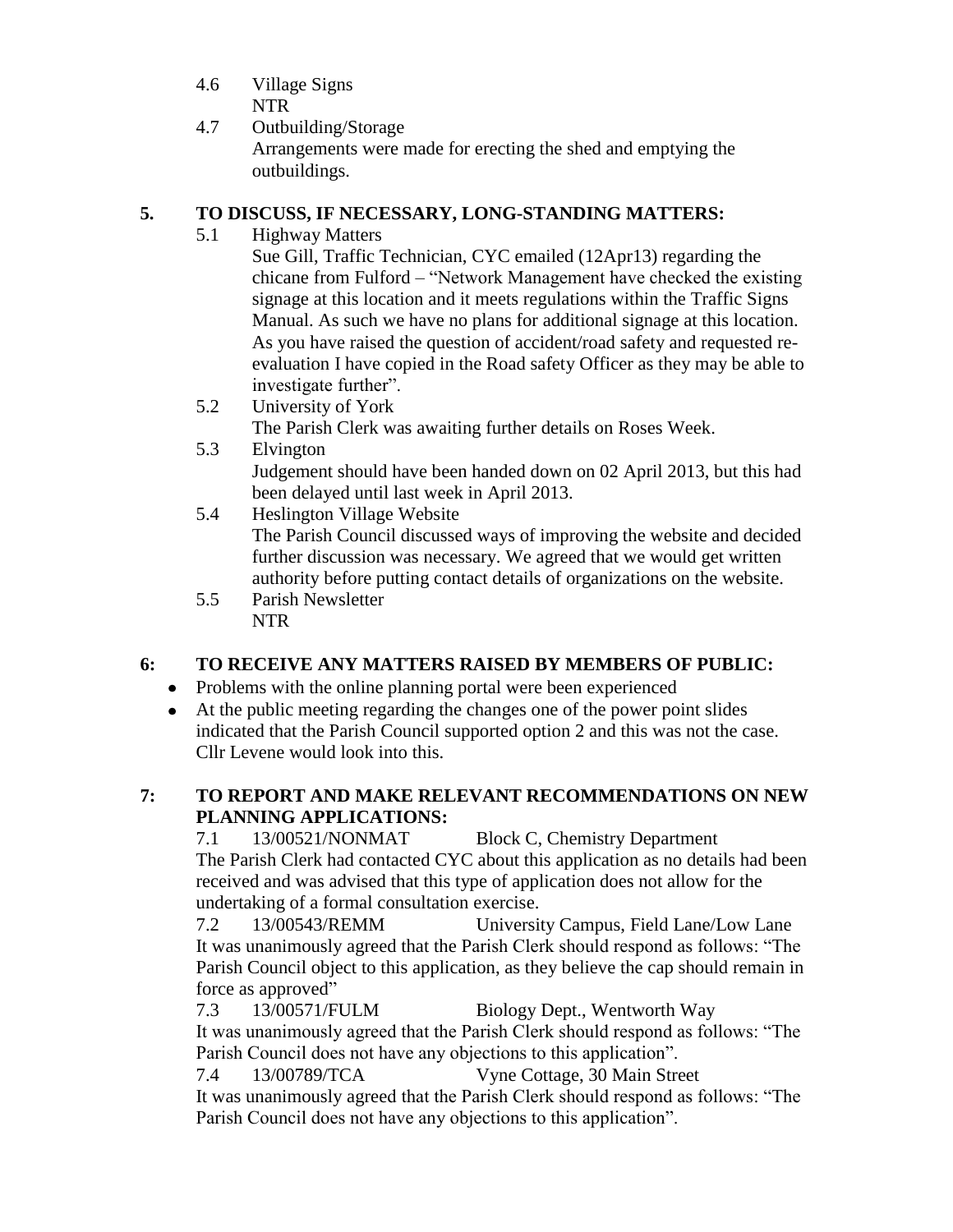7.5 13/00623/ADV Lloyds Bank

It was unanimously agreed that the Parish Clerk should respond as follows: "The Parish Council always strongly object to illuminated signs, which are inappropriate in a conservation area and are totally at odds with the village design statement. The Parish Council feel this is unnecessary as everyone knows where the Lloyds Bank is!"

The Parish Clerk had written to CYC asking them to escalate the complaint C/F 2526 to the next level

# **8: TO REPORT PLANNING DECISIONS BY CITY OF YORK COUNCIL:** None

# **9: TO RECEIVE REPORTS FROM REPRESENTATIVES OF FOLLOWING OUTSIDE BODIES:**

- 9.1 Ward Cllr David Levene NTR (other than those discussed within the meeting)
- 9.2 North Yorkshire Police

PCSO 6451 Buchanan had emailed (16Apr13) – "Crime is gain low in Heslington and we are still having good results. We have however had a cycle theft at Halifax College, which was three cycles stolen at once, to the supposed value of £6000. Please can residents remain vigilante and please report anything they seem as suspect, we will always come and stop check persons to confirm they are in order. If any issues are raised, please forward them on. I will plan in an operational evening to issue fines to offending persons (Cyclists without lights and cyclists riding on footpaths".

9.3 Heslington East Community Forum The Travel Plan results had been published and circulated round Councillors

# 9.4 Good Neighbourhood Forum

Good Feast – proposed change of date from Sun09Jun13 to Sun16Jun13. Sports Village Lighting – Manager had reported that the lights on some pitches had been blown out of position by heavy winds prior to Christmas, but have since be readjusted back to their normal position.

Chemistry Car Park Constructors Site Fencing – the fencing was moved to allow for work to foundations closest to the public thorough fare, but had now been reinstated.

- 9.5 Ouse and Derwent Drainage Board NTR
- 9.6 Sportsfield

Cllr McClean had circulated a paper produced by the management Committee in order to secure further funding for the CYC S106 funds. The Parish Council agreed they would support this in principle.

- 9.7 York Environment Forum NTR
- 9.8 Alms Houses NTR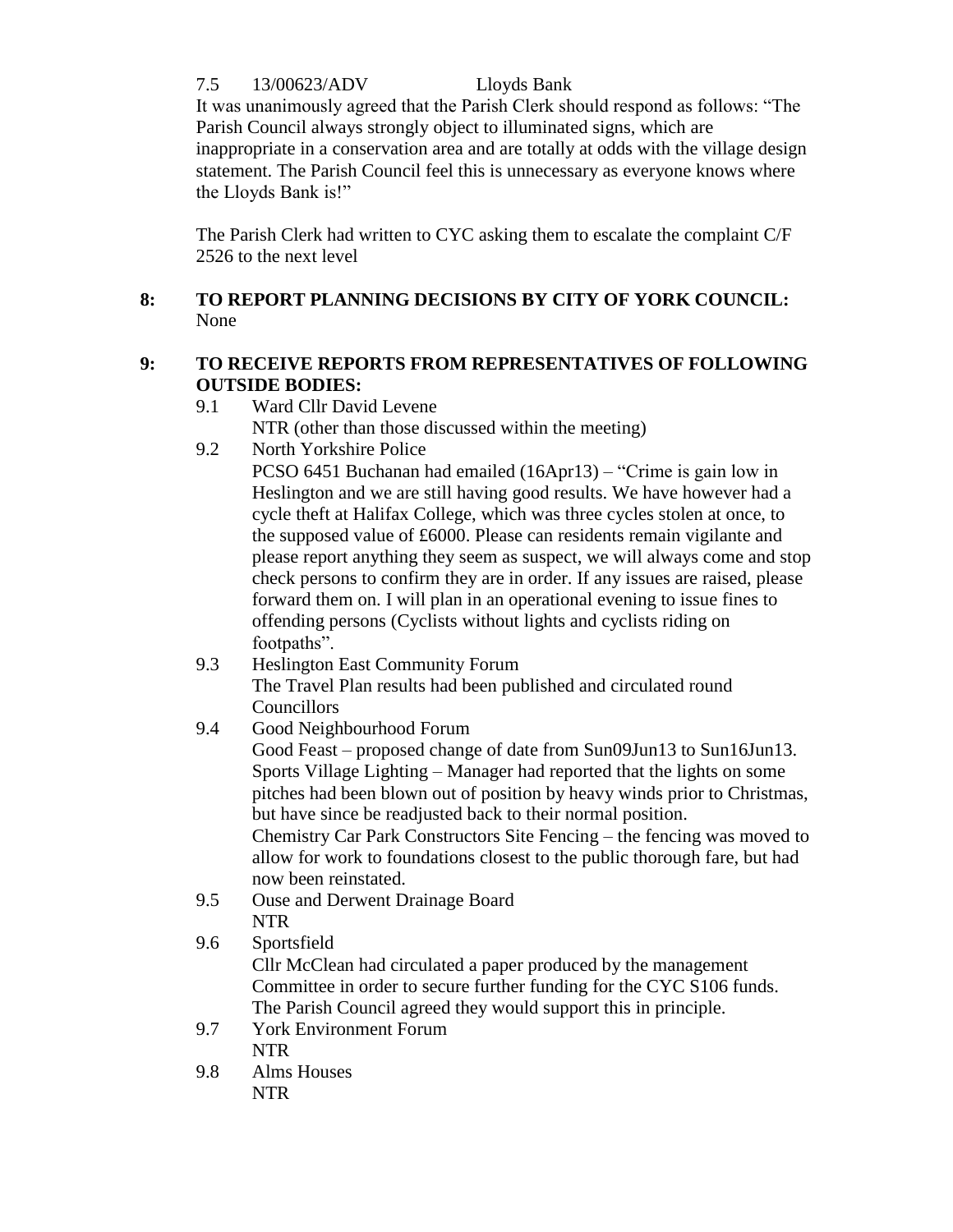# 9.9 The Meeting Room

The Parish Council had obtained an insurance valuation of £175,000 excluding VAT, which was conducted by Nick Allen RIBA. North Yorkshire Fire & Rescue Service had written to advise that they wanted to conduct a Fire Safety Audit on 19 March 2013. The Parish Clerk had rearranged the appointment for 22 May 2013, to enable time to arrange for a Parish Councillor to be present.

# **10: TO REPORT ANY NEW CORRESPONDENCE RECEIVED BY THE COUNCIL:**

- Autela Payroll Services had sent details of what work they could do for Parish Councils
- Cllr Mrs Visick had tendered her resignation with immediate effect. The Parish Clerk would inform CYC and commence with the casual vacancy procedure. The Clerk on behalf of the Parish Council would write to thank Cllr Visick for all her hard word.
- The next Ward Meeting was in Friday 19 April 2013.

# **11: TO REPORT MATTERS RAISED BY MEMBERS:**

11.1 Verges

The Parish Council discussed worn verges. Cllr would look at them in preparation for further discussion at the next meeting.

11.2 Planters

The Parish Council discussed the unkempt planters and whether funds could be used to improve them, Cllr Levene would speak to Suzanne Prance about the possibility of Street Buddies assisting with this For this year..Cllr McClean would buy plants on the Council's behalf and plant

# 11.3 Sewers

The University sewers had overflowed at least five times, but Yorkshire Water had no record. It is a private sewer and the University of York had employed tankers to take it away. The CYC Environmental Health Officer had been made aware of this health hazard. CYC and Yorkshire Water were now discussing who was responsible. Cllr Bramley would keep the Ouse Drainage Board fully informed.

- The 20MPH near the library is to be considered by Cabinet this month, but there may be some complications.
- Cllr Mrs Bramley had spoken to the YUSU about issues with HMO's and asked to be kept informed of their response
- Members were alarmed to read in the York Press about a proposed "Holme Hill" Village, a new large development on the Halifax land. The Clerk would write to CYC asking that when the plan comes to Consultation clear maps and full details are provided to Heslington Residents Concerned was expressed as to whether it would change York's character and how the infrastructure would cope.

# **12: TO DISCUSS MATTERS RAISED BY PARISH CLERK/RESPONSIBLE FINANCIAL OFFICER:**

12.1 Bookkeeping records for year ending 31Mar13 to date The Parish Clerk circulated copies around Parish Councillors.